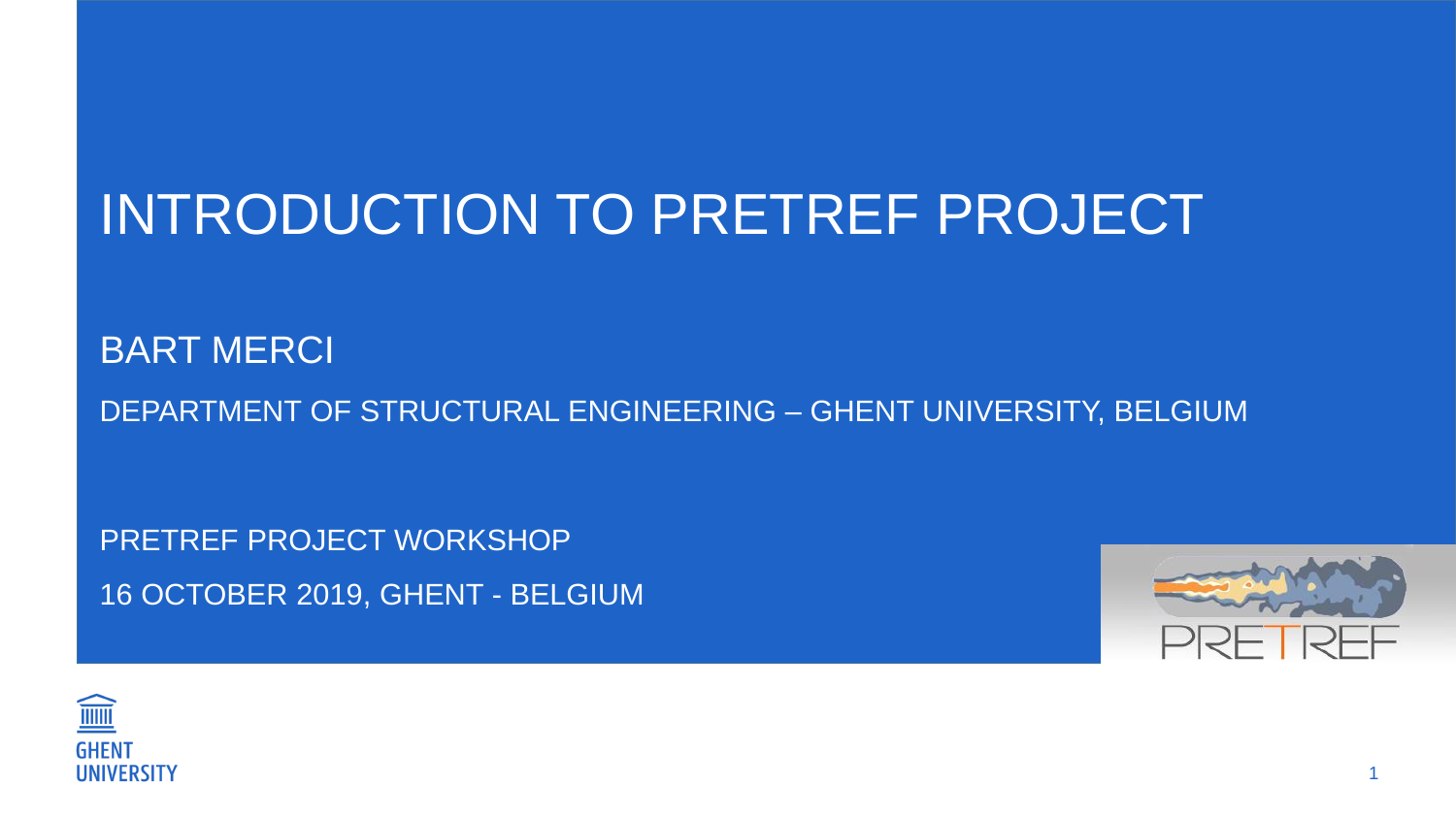

- About the project
- Project outcomes
- Project feedback
- People involved



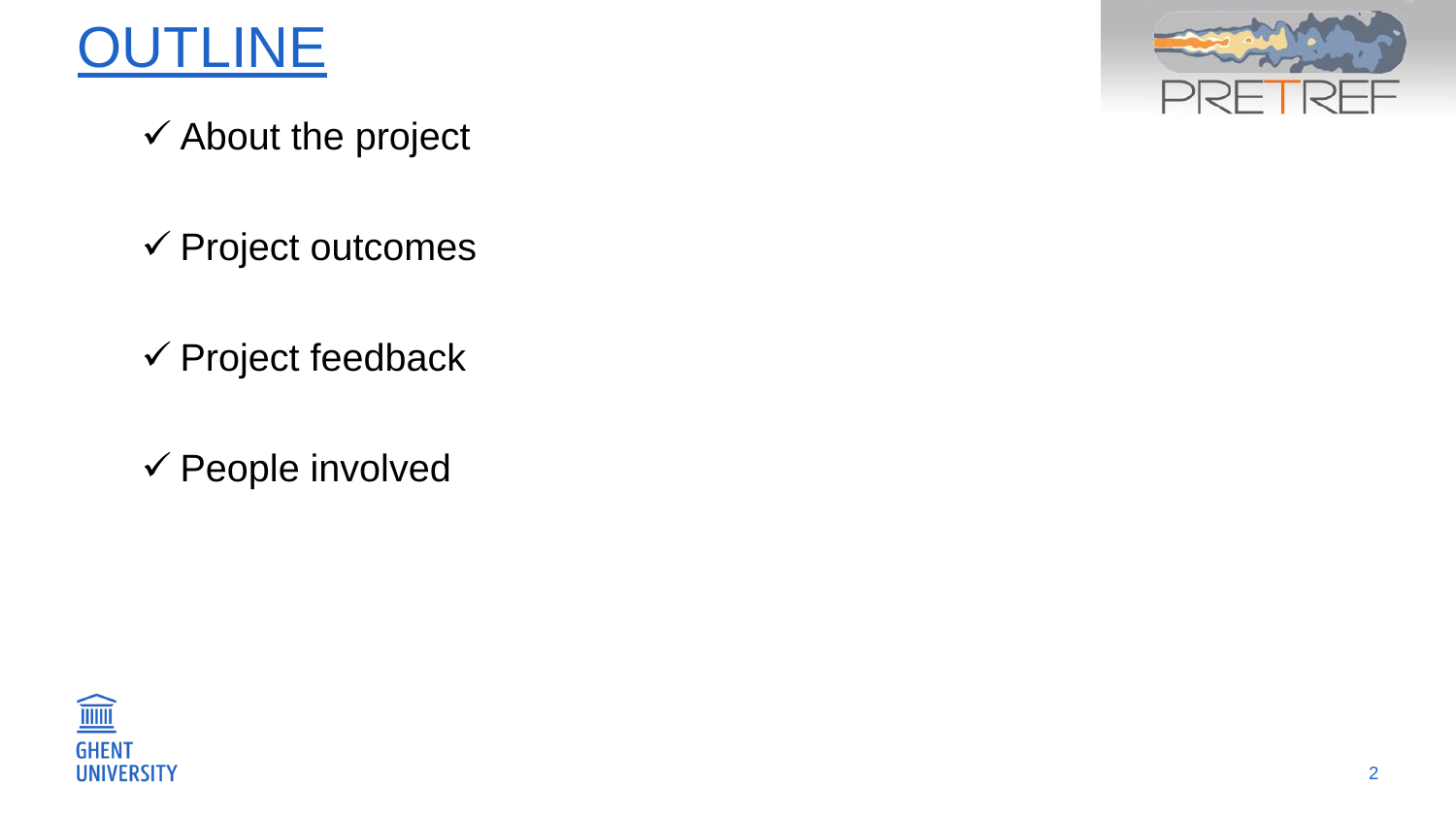### **PRETREF**: Acronym for **PRE**diction of **T**urbulent **RE**active **F**lows [http://www.pretref.ugent.be](http://www.pretref.ugent.be/)



### A project funded by **Ghent University** through GOA project BOF16/GOA/004.

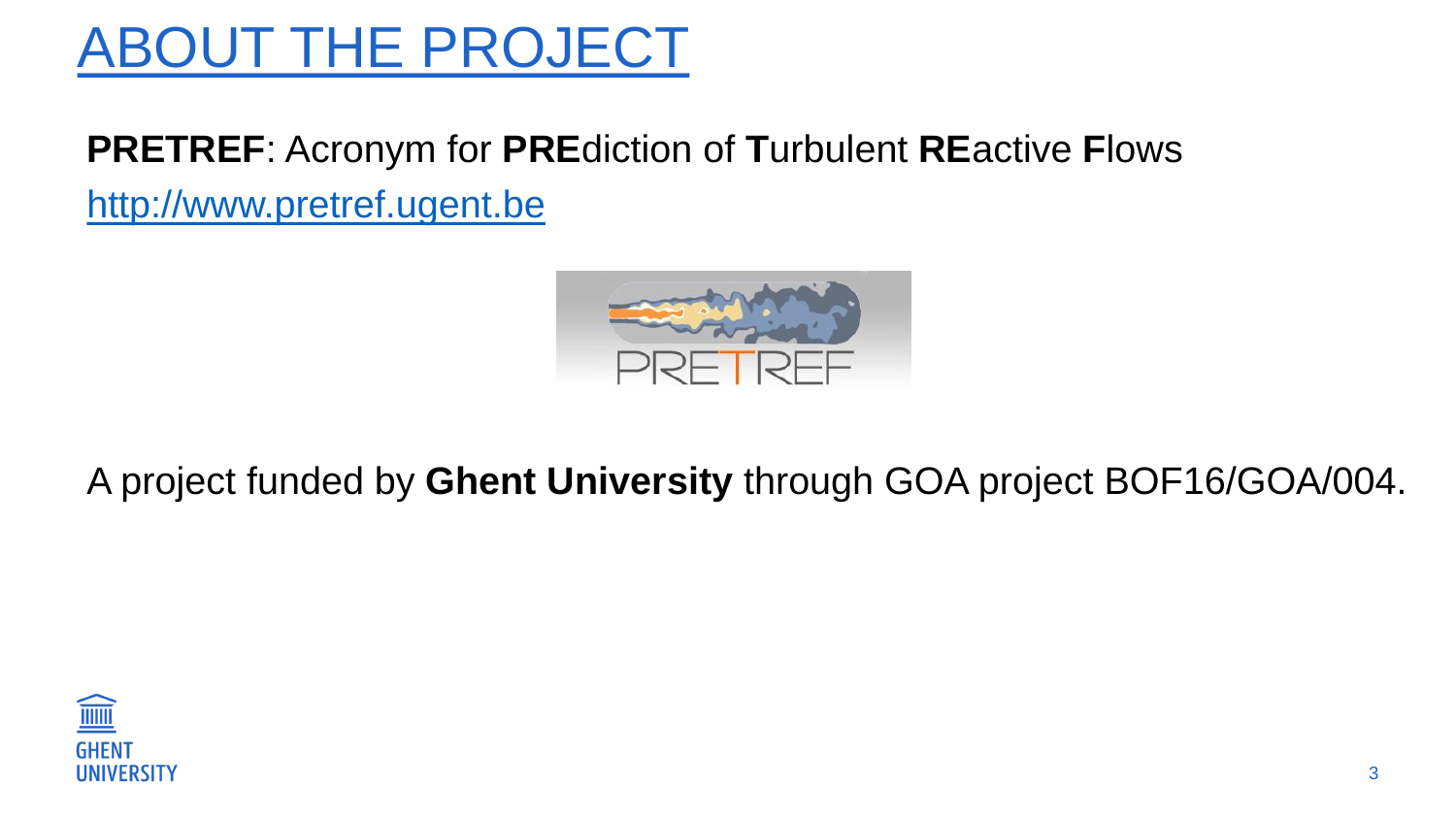Departments involved within the PRETREF project:

- Department of Mathematical Modelling, Statistics and Bioinformatics (**BIOMATH**) - <https://biomath.ugent.be/>
- Internet Technology and Data Science Lab (**IDLab**) <http://media.idlab.ugent.be/>
- Department of Flow Heat & Combustion Mechanics (**FlowHeaCom**) <https://www.ugent.be/ea/floheacom/en>



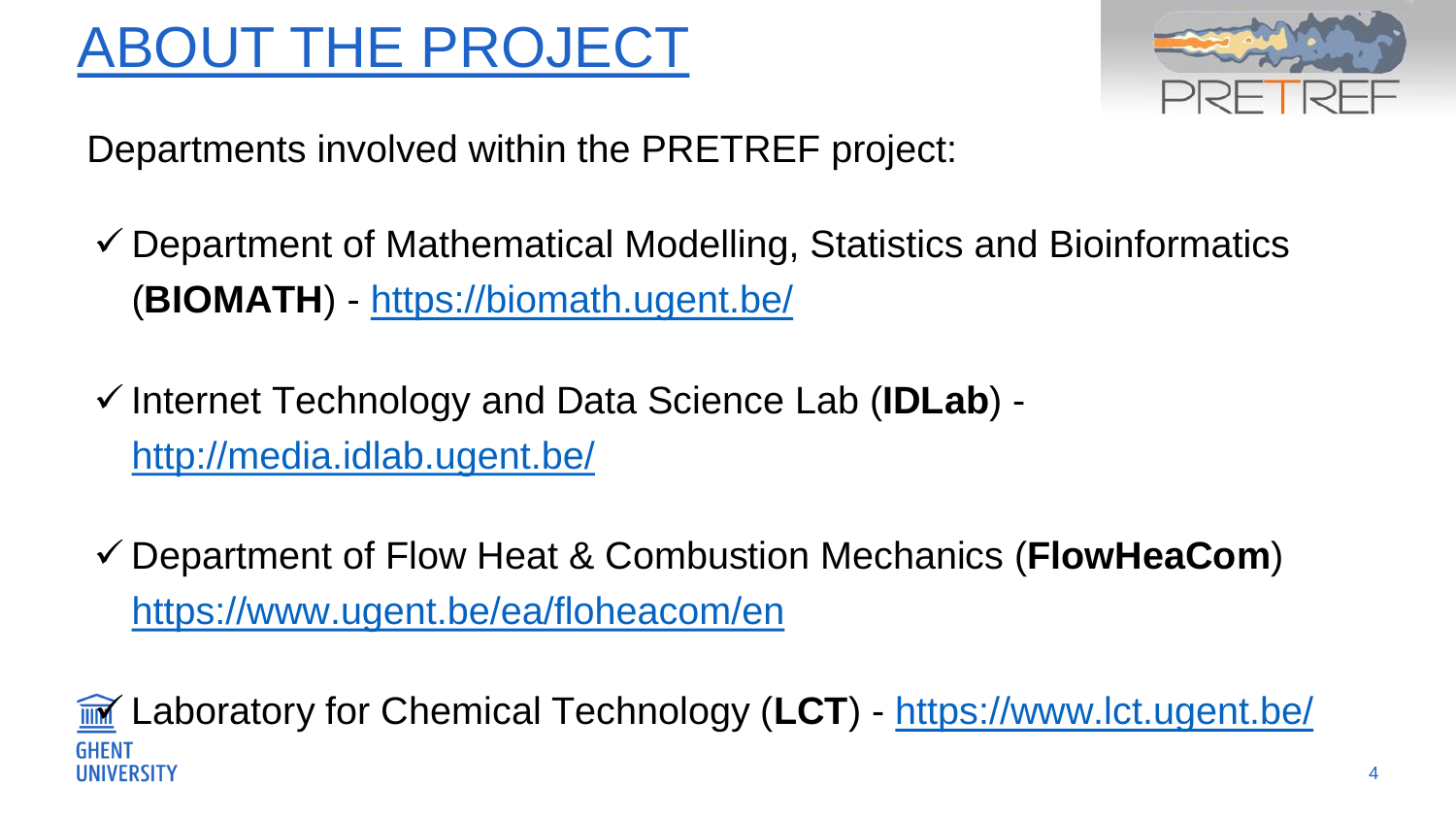**Objective:** Development of a Large Eddy Simulations (LES), Computational Fluid Dynamics (CFD) code-base for multiscale modelling of several multidisciplinary applications.

- $\checkmark$  Free and easily accessible by the UGent community
- $\checkmark$  Open-source based on the OpenFOAM platform
- Code sharing and joint code development based on GitHub
- $\checkmark$  Properly documented wiki page





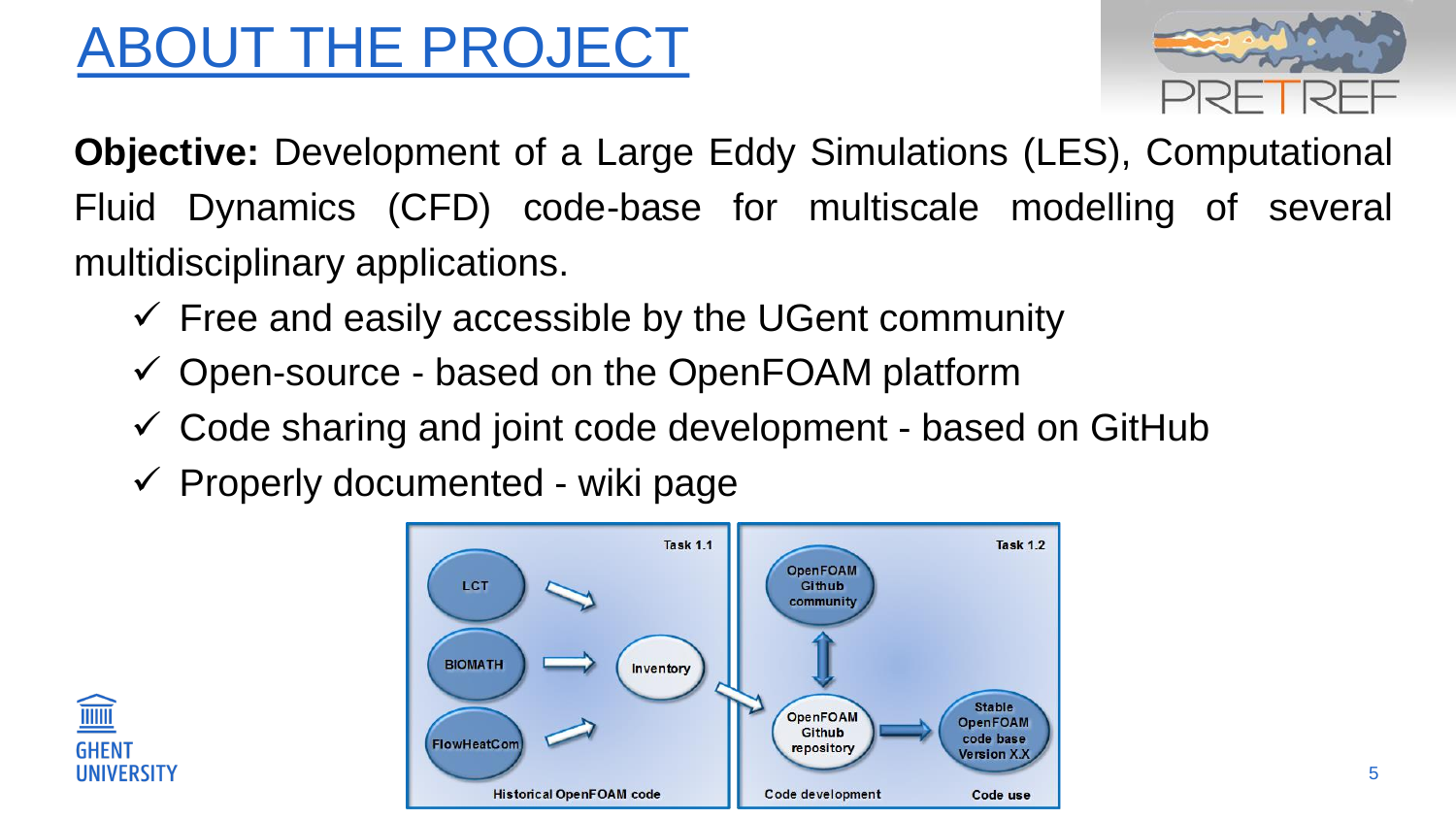





- $\checkmark$  Clear overlaps in the research activities between the WP's
- $\checkmark$  A brief overview of the different applications investigated within the project is presented in the next presentation.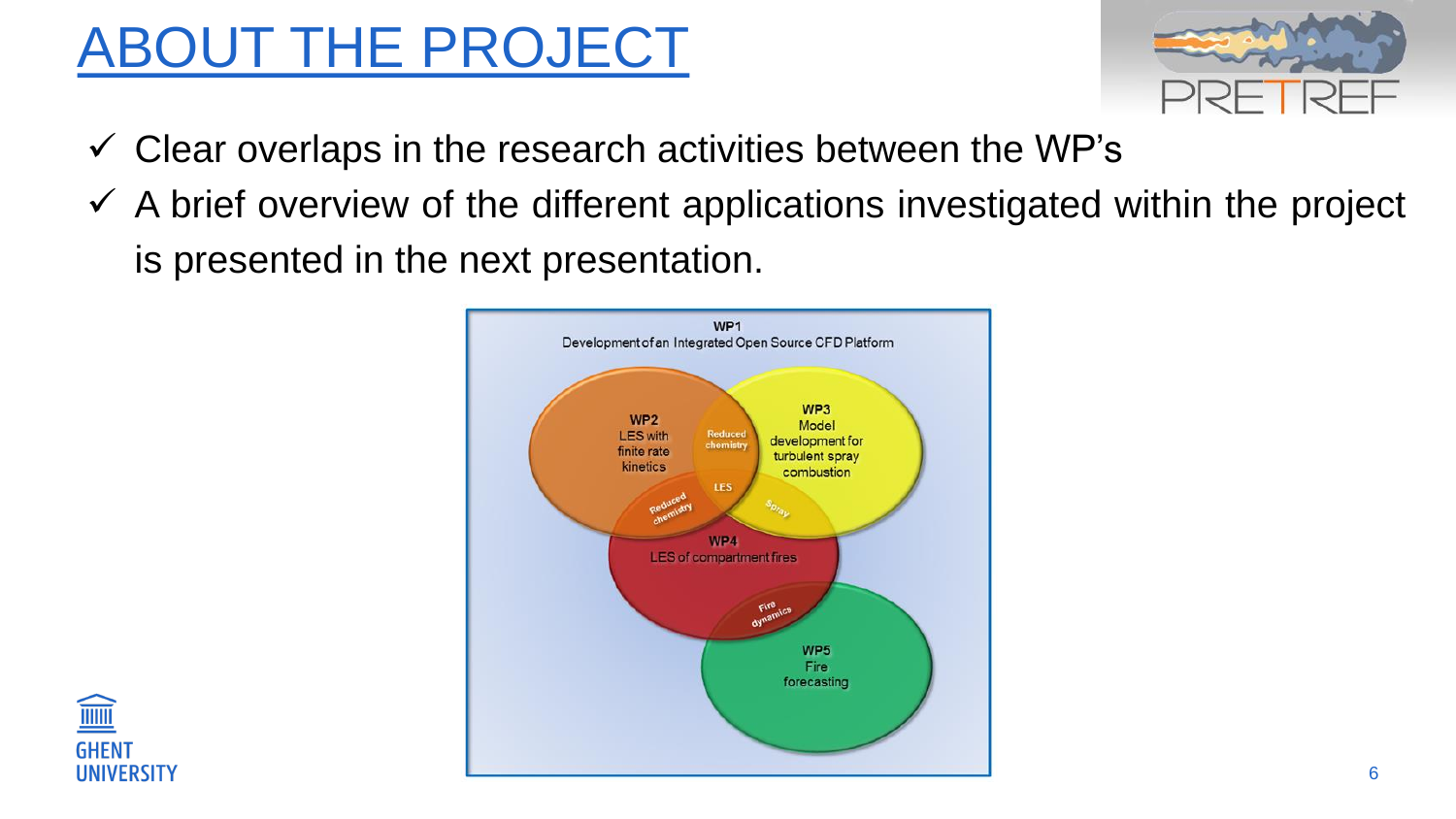The main applications investigated within the PRETREF project included:

- Bio-systems (**BIOMATH**)
- Chemical processes (**LCT**)
- Internal combustion engines (**FlowHeatCom**)
- Turbulent steady spray flames (**FlowHeaCom**)
- Fire dynamics (**FlowHeatCom**)
- Fire forecasting (**ELIS**)









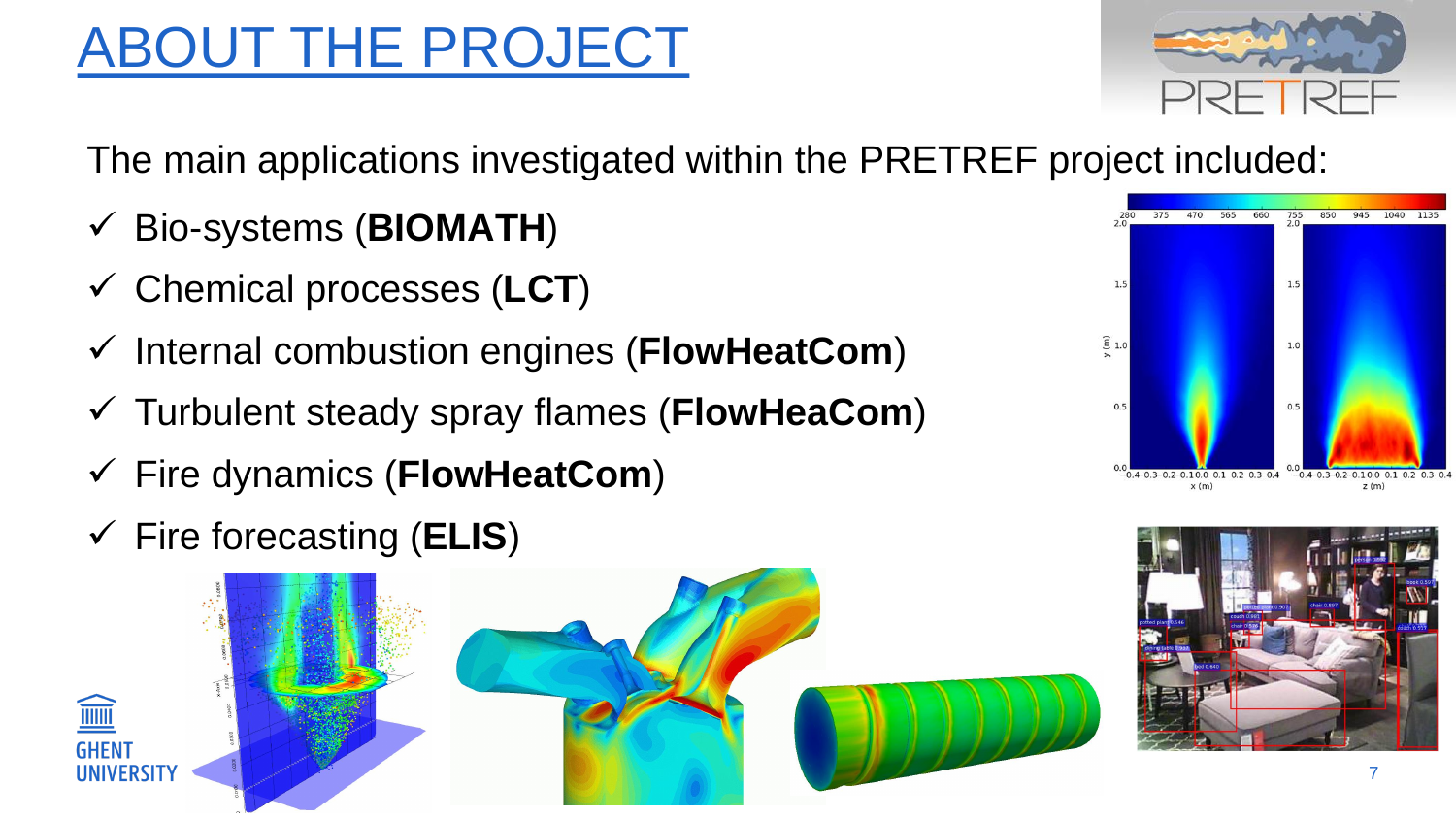# PROJECT OUTCOMES

- $\checkmark$  A free and open-source PRETREF OpenFOAM repository available through [https://github.ugent.be/gmaragko/pretref.](https://github.ugent.be/gmaragko/pretref) The UGent – OpenFOAM community can benefit from its use.
- $\checkmark$  Better understanding of the physics and model improvements for applications involving reactive flows.
- $\checkmark$  Numerous publications in peer reviewed journals and conferences.



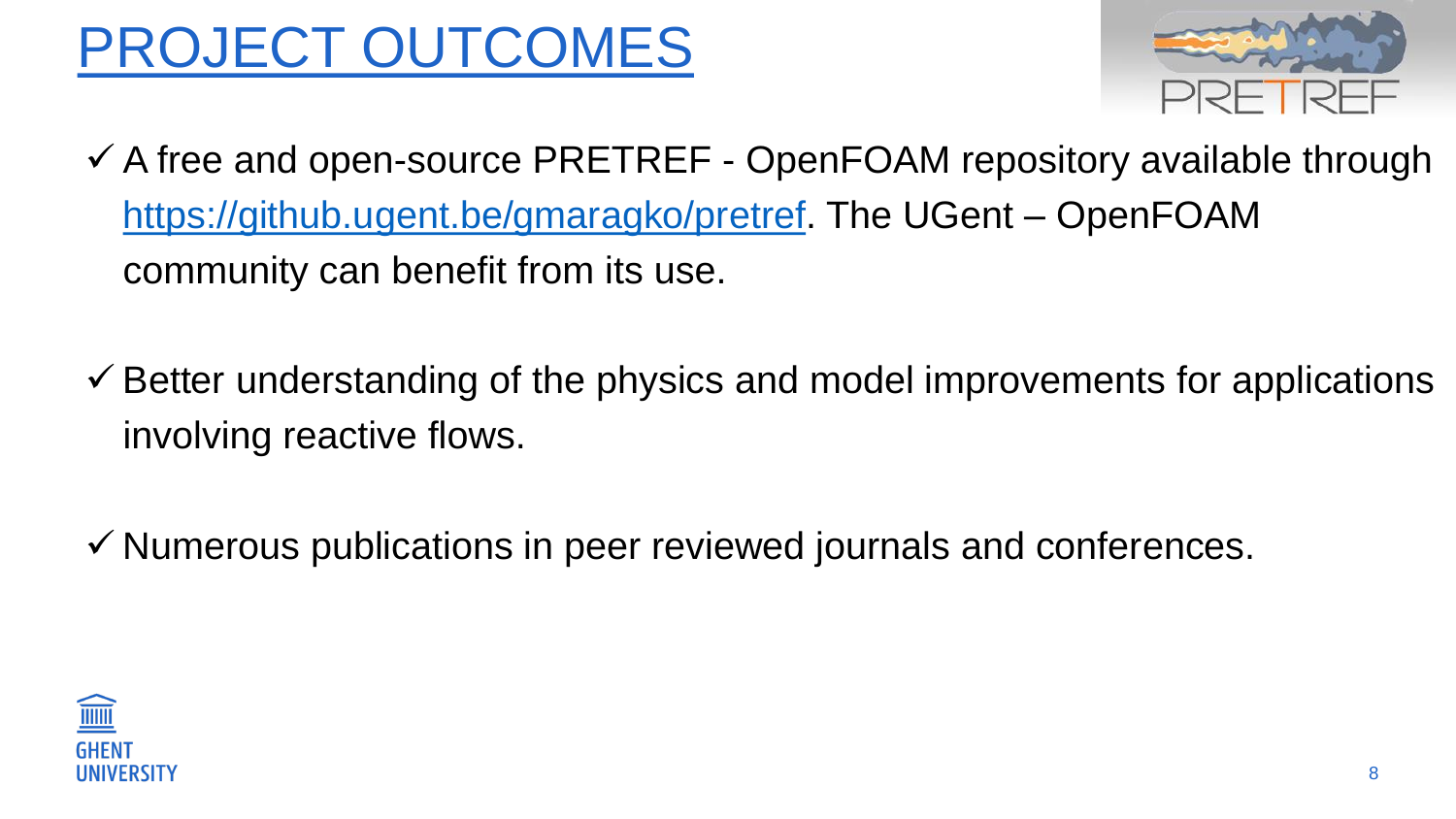### PROJECT FEEDBACK

PRETREF - OpenFOAM repository - <https://github.ugent.be/gmaragko/pretref>

- $\checkmark$  Contributions to the repository are welcome become a collaborator!
- $\checkmark$  Feedback to the repository (e.g., suggestions, bugs, etc.) through the GitHub repository directly or at [Georgios.Maragkos@Ugent.be](mailto:Georgios.Maragkos@Ugent.be)
- Feedback for the project at [Bart.Merci@UGent.be](mailto:Bart.Merci@UGent.be)

### [www.pretref.ugent.be](http://www.pretref.ugent.be/)





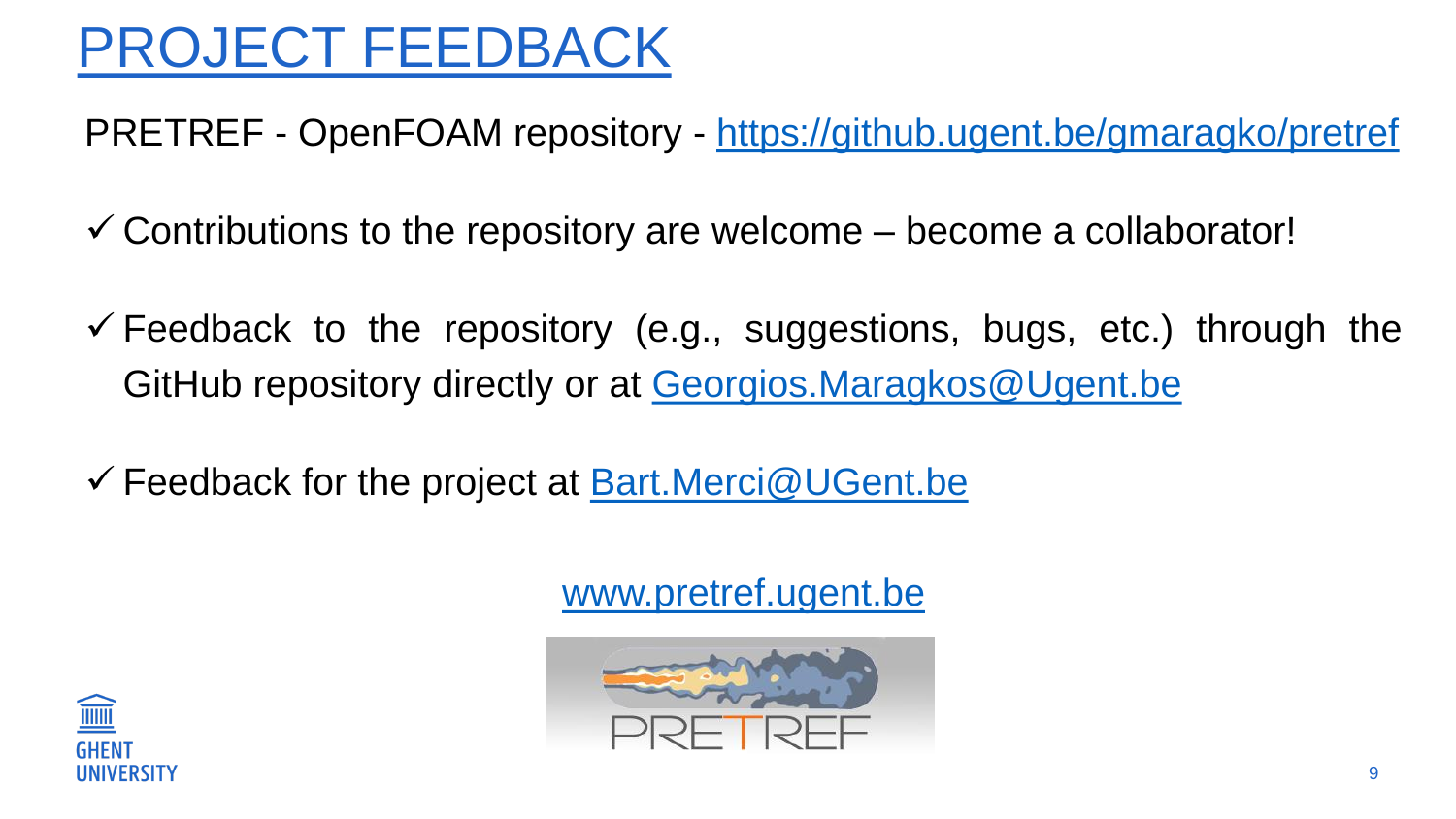## PEOPLE INVOLVED

### People involved within the PRETREF project:

- Tarek Beji (Postdoc)
- Georgios Maragkos (Postdoc)
- Ivana Stankovic (Postdoc)
- Bart Merci (Prof.)
- Ingmar Nopens (Prof.)
- Kevin Van Geem (Prof.)
- Sebastian Verhelst (Prof.)
- Steven Verstockt (Prof.)
- Jan Vierendeels (Prof.)







- Alessandro D'Ausilio (PhD candidate)
- Gilles Decan (PhD candidate)
- Jens Dedeyne (PhD candidate)
- David Fernandes del Pozo (PhD candidate)
- Boris Kruljevic (PhD candidate)
- Haohan Li (PhD candidate)
- Sepehr Madanikashani (PhD candidate)
- Noel Gómez Mendoza (PhD candidate)
- Laurien Vandewalle (PhD candidate)
- Pieter Reyniers (Dr.)
- David Van Cauwenberge (Dr.)
- Florian Vandecasteele (Dr.)